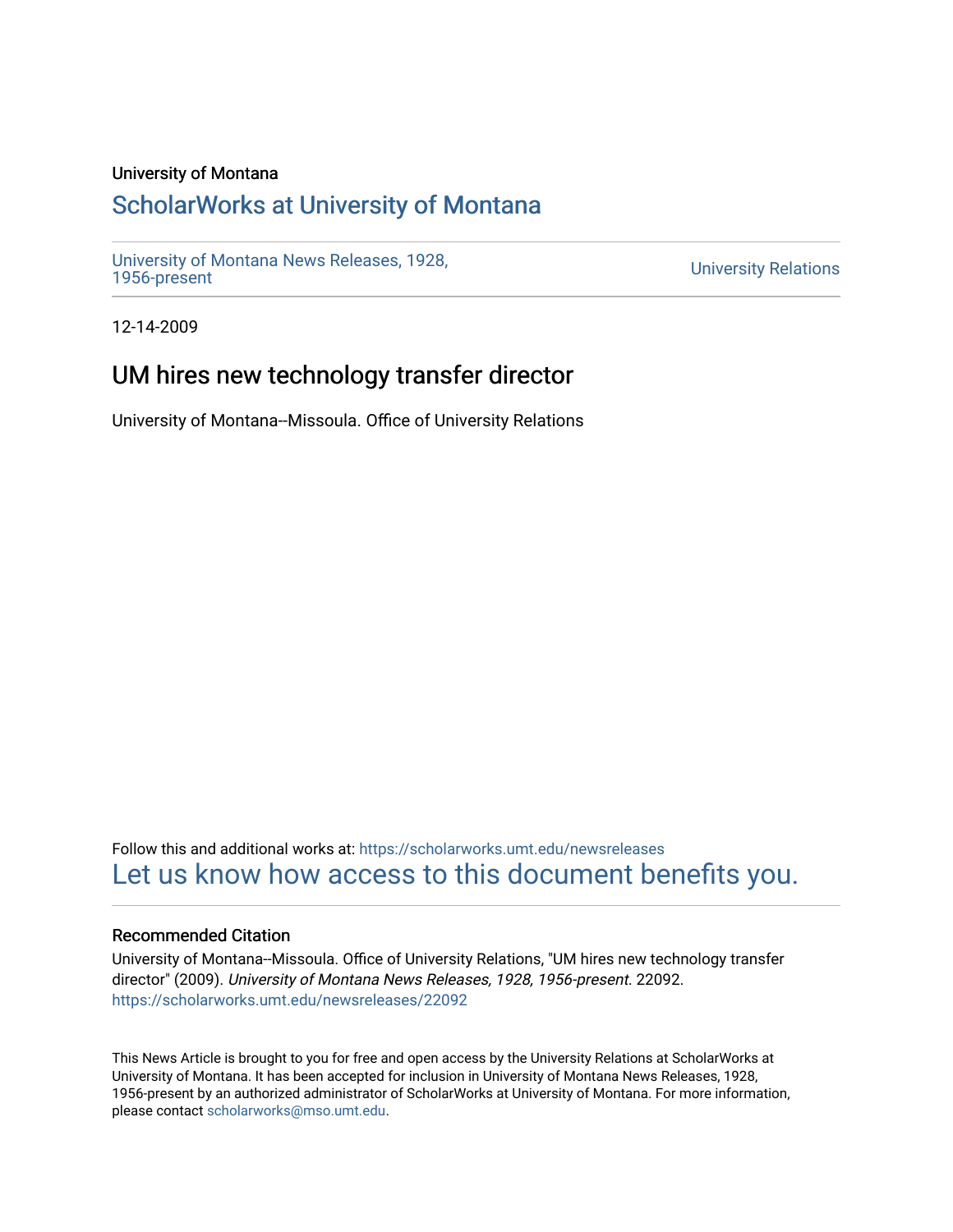

UNIVERSITY RELATIONS • MISSOULA. MT 59812 • 406.243.2522 • FAX: 406.243.4520

Dec. 14, 2009

**Contact:** Joe Fanguy, UM director of technology transfer, 406-243-2148, [ioe.fanguv@mso.umt.edu](mailto:ioe.fanguv@mso.umt.edu).

## **UM HIRES NEW TECHNOLOGY TRANSFER DIRECTOR**

### **MISSOULA -**

The University of Montana has hired a new director of technology transfer to help commercialize campus research, generate new startup companies and otherwise enhance the state's economy.

Joe Fanguy started in his new role this fall and is based in the Office of the Vice President for Research and Development. He replaces longtime UM administrator Jon "Tony" Rudbach, who passed away last year.

Fanguy came to UM from the Office of Research and Economic Development at Mississippi State University, where he was assistant director of the Office of Technology Commercialization. During his tenure there, he also worked as an applied research scientist and technology licensing associate.

"It's an honor to have been selected for this great leadership opportunity within The University of Montana's growing research community," said Fanguy, who earned a doctorate in biophysical chemistry with an emphasis in biotechnology instrumentation from Mississippi State University.

He was selected for the UM position from among three finalists brought to campus after a national search.